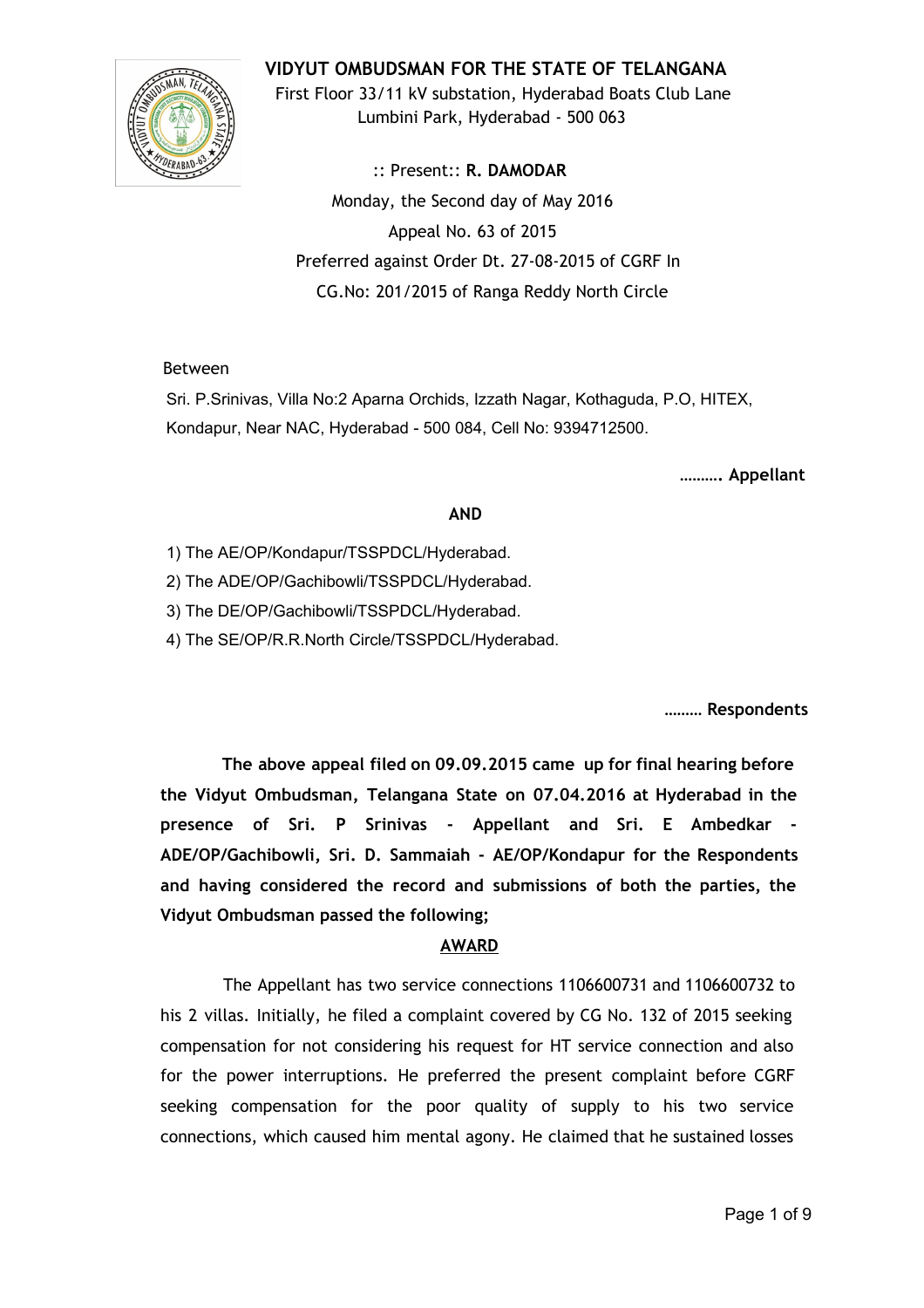by way of failure of electrical goods and sought compensation of Rs 15 Lakhs.

2. The Appellant claimed that there was no power supply continuously from 10.00 AM on 13.4.2013 to 17.00 PM on 16.4.2013 for a total period of approximately 79 Hours for both his service connections and that the quality of supply was poor and several times he suffered without power and water and that the quality of his life was totally ruined. He gave the details of power disruptions in the following table:

|--|--|

| <b>SI.N</b><br>O | <b>Date</b> | Time     | Complaint<br>No. | <b>Status of Complaint</b>   |
|------------------|-------------|----------|------------------|------------------------------|
| 1.               | 13.4.2013   | 10.30 AM | 52512            | Since 10.00AM                |
| 2 <sub>1</sub>   | 14.4.2013   | 08.40 AM | 50396            | Not resolved since 13.4.2013 |
| 3.               | 15.4.2013   | 08.20AM  | 50618            | Not resolved since 13.4.2013 |
| 4.               | 15.4.2013   | 10.30 AM | 50831            | Not resolved since 13.4.2013 |
| 5.               | 16.4.2013   | 09.50 AM | 50520            | Not resolved since 13.4.2013 |
| 6.               | 16.4.2013   | 11.30 AM | 50668            | Not resolved since 13.4.2013 |

3. The 1st Respondent/AE/O/Kondapur through his letter dt.8.8.2015 stated before the CGRF that the Appellant had not opted for HT service of his gated community and sought release of L.T. supply. He stated that with great difficulty and resistance of the members of the public, the 2 service connections were given to the Appellant's premises from the public transformer located outside the gated community. When the consumers of the public transformer removed the wires of the two service connections of the Appellant, the respondents took police help and restored the power supply and therefore, the allegation of non availability of power for 79 hours is not correct and it was only for 3 hours. The first Respondent further claimed that the power interruptions were due to scheduled maintenance activity like 33KV line shutdown, 33/11KV Kothaguda Substation and 11KV Aparna feeder shutdown, which was intimated to the consumers through the newspapers. He further stated that the unscheduled interruptions in E.H.T(Extra High Voltage), 33KV and 11KV side were all attended to in time and that to avoid power interruptions, necessary measures were taken like enhancement of 2 Nos 8MVA P.Ts in Kothaguda substation to 12.5 MVA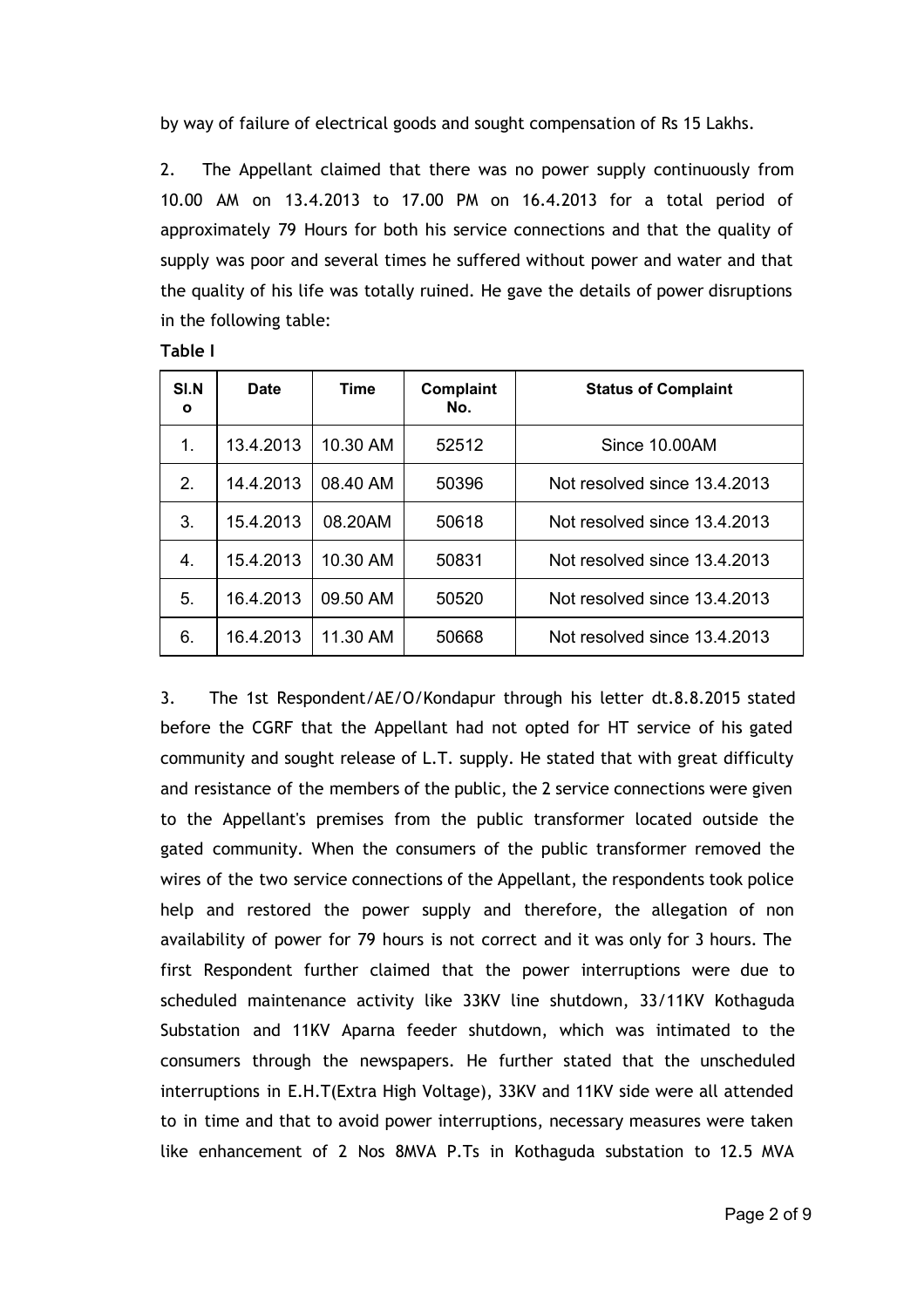capacity to enable it to cater to the present loads and the loads expected in the next 5 years.

4. During the hearing, the Appellant pleaded that in the earlier CG.No. 132 of 2015, he was not awarded compensation for the power interruptions and sought compensation for the power interruptions by obtaining data from the server maintained by the complaint cell of TSSPDCL.

5. The 2nd Respondent/ADE/O/Gachibowli stated before the CGRF to the effect that the interruptions generally are due to shut downs at E.H.T substation, 33 KV network and 11KV feeder which are also applicable to the other consumers also. He claimed that the measures were being taken to improve the network and minimise the interruptions at all levels, such as erection of new 220 kv substation at Bio diversity park and enhancing the existing 2 nos 8MVA P.T. to 12.5 MVA P.T,L.T. reconductoring and 11 KV feeder re conductoring.

6. The Respondent No.2 gave the data in the table II given below showing the complaints lodged and date and time of receipt of the complaints.

| S.N<br>o                                                                       | Comp.No | Date      | Phone No.  | Date & Time<br>of Receipt | Date & Time<br>of Resolve | Remarks                                                                                                                                              |
|--------------------------------------------------------------------------------|---------|-----------|------------|---------------------------|---------------------------|------------------------------------------------------------------------------------------------------------------------------------------------------|
| 1                                                                              | 52512   | 13.4.2013 | 4023681300 | 13.04.2013<br>21.38.03    | 14.04.2013<br>00.05.01    | Other public on the DTR,<br>removed service wires to<br>stop extending power<br>supply to the Appellant's<br>two villas. (Within 2.27<br>Minutes)    |
| $\overline{2}$                                                                 | 50396   | 14.4.2013 | 4023681300 | 14.04.2013<br>08.27.51    | 14.04.2013<br>17.36.17    | Power shutdown for 33KV<br>line maintenance work<br>(Within 09 Hours.08<br>Minutes)                                                                  |
| 3                                                                              | 50618   | 15.4.2013 | 4023681300 | 15.04.2013<br>08.35.10    | 17.04.2013<br>16.46.01    |                                                                                                                                                      |
| $\overline{\mathbf{4}}$                                                        | 50831   | 15.4.2013 | 4064291479 | 15.04.2013<br>10.35.01    | 17.04.2013<br>16.48.35    | Other public on the DTR<br>removed service wires to<br>stop extending power<br>supply to the two villas of<br>the Appellant.<br>(Beyond 12.00 Hours) |
| 5                                                                              | 50520   | 16.4.2013 | 9394712500 | 16.04.2013<br>10.02.31    | 17.04.2013<br>16.48.36    |                                                                                                                                                      |
| 6                                                                              | 50668   | 16.4.2013 | 4023681300 | 16.04.2013<br>11.24.59    | 17.04.2013<br>16.46.01    |                                                                                                                                                      |
| 7.<br>It<br>the<br>significant<br>the<br>explanation<br>οf<br>is<br>to<br>note |         |           |            |                           |                           |                                                                                                                                                      |

#### **Table II**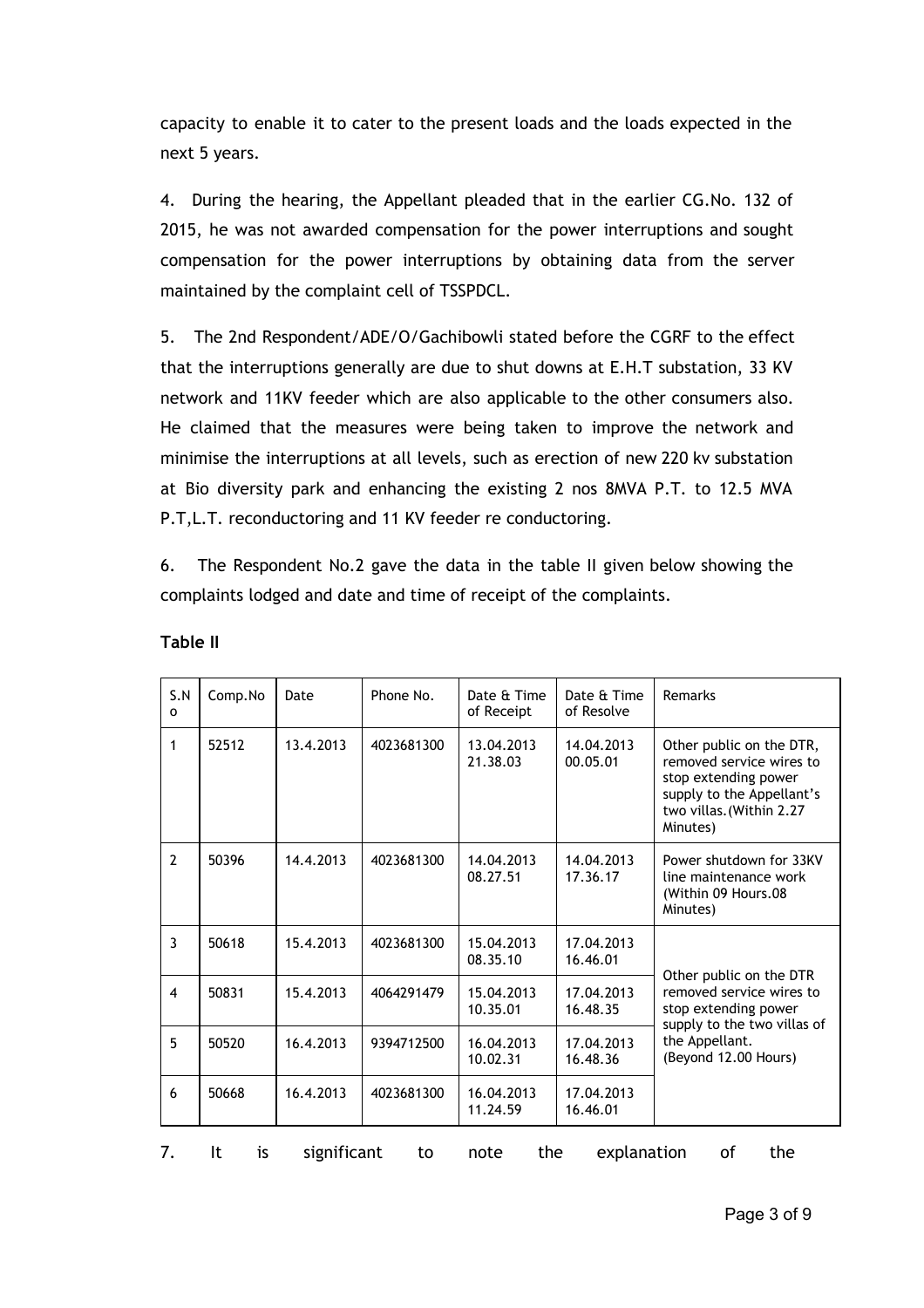3rd Respondent/DE/OP/Gachibowli given in his letter dt.3.11.2015 at page 2 in the following words:

"In every time of his complaints, if exist problem in the field, the power supply was restored within the time frame of performance standards except in the period (3 days) between the 13th April,2013 to 16th April,2013 due to the following reason.

For extending H.T. service to M/s. Aparna Orchids Welfare Association; the LT lines, LT poles and 57 LT meters were dismantled. LT power supply extended to only 2 No. Villas of Sri. P. Srinivas at his willing from nearby public DTR of the village. The service wires were connected with police protection due to villagers protest for not extending power supply to the two villas of Sri. P. Srinivas. It took three days time to pacify the villagers and it caused inconvenience to the Complainant."

8. Efforts at mediation were not fruitful and hence, the matter is being disposed of on merits.

9. After hearing the arguments and on consideration of the material on record, the following issues arise for determination:

i. Whether the Appellant is entitled to compensation of Rs 15 Lakhs towards poor quality of supply of power to the two service connections of the Appellant?

ii. Whether the impugned orders are liable to be set aside?

**Issues 1 & 2**

10. The Appellant has two service connections and as mentioned in table No.1 supra, there were power disruptions affecting the quality of supply to the houses of the Appellant. His further claim is that he suffered loss due to failure of the electrical goods at his house.

11. The Respondents gave two reasons for the interruptions in power supply to the houses of the Appellant as follows:

i. The Respondents with great difficulty and against the resistance of the public, have extended two service connections from the public transformers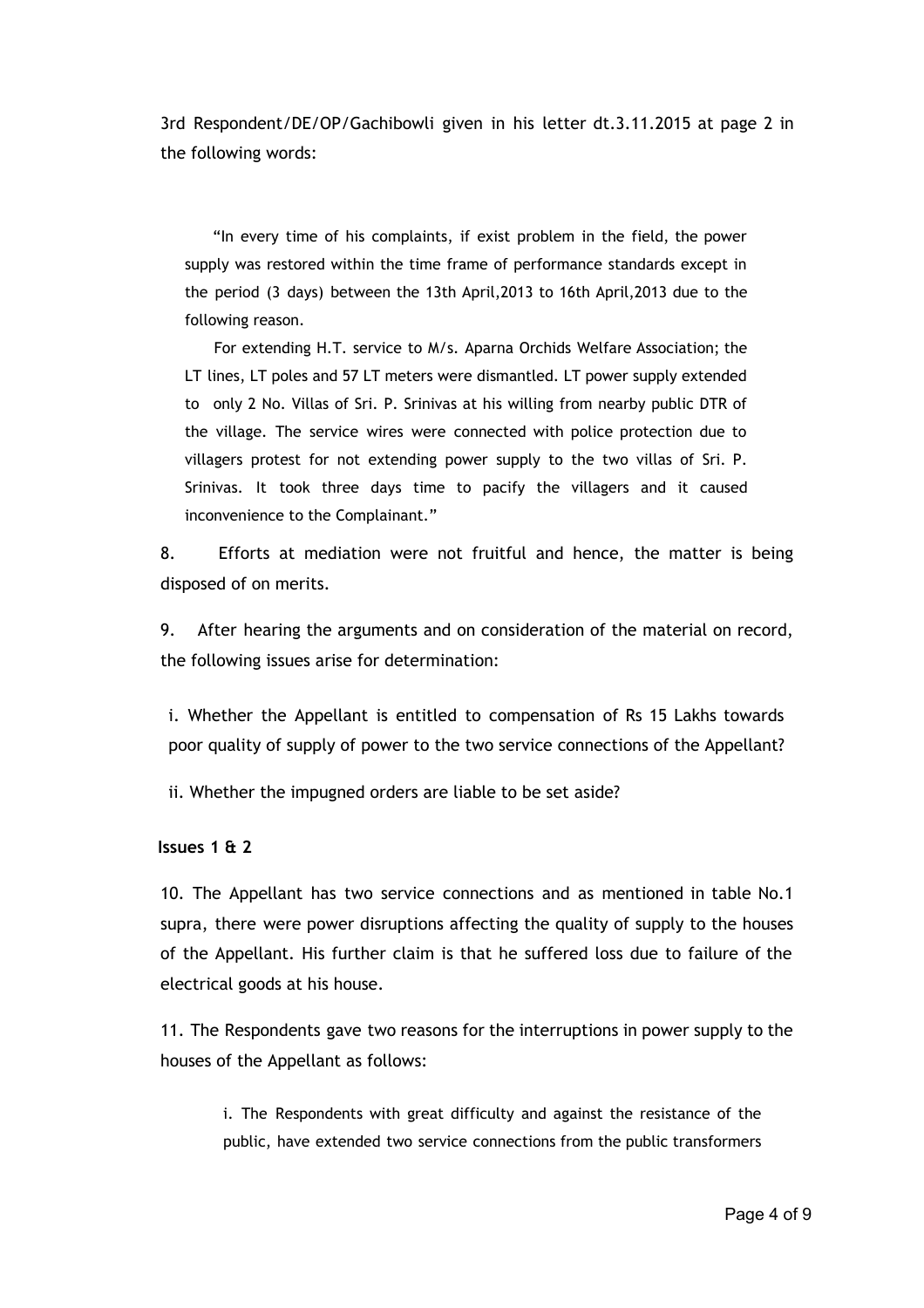located outside the gated community of the Appellant. The Respondents have clearly stated that the consumers of the public transformers had removed the wires of the two service connections of the Appellant. They took help of the police and restored the supply to the Appellant. Therefore, the Respondents claimed that the interruption of the power was nearly for 3 hours and not 3 days(79 hours) as alleged by the Appellant.

ii. The power interruptions were due to scheduled maintenance activities like 33KV line shut down, 33/11KV Kothaguda substation and 11KV Aparna feeder shutdown, which have been intimated to the public through newspapers.

The Respondents over all claimed that the unscheduled interruptions in E.H.T, 33KV and 11KV were all attended to in time.

12. The Appellant proposed his own telescopic method of calculation of power outages in his letter dt.20.5.2015 as follows:

#### **For 24 Hrs period:**

| Reference starting time to be taken                    | :12Hrs         |
|--------------------------------------------------------|----------------|
| and ending time                                        | :12 Hrs        |
|                                                        | Total : 24 Hrs |
| There was two references to menitor the power failures |                |

There was two references to monitor the power failures.

i. Total No. of duration of time in whole 24 Hrs that may be more than once, shall be taken as compensation to the SOP(Standards Of Performance) for compensation.

| Eg.1 Power fails for | i. 2 Hrs at 15.00 Hrs                               |  |  |
|----------------------|-----------------------------------------------------|--|--|
|                      | ii. 1 Hr at 19.00 Hrs<br>iii. $1/2$ Hr at 21.00 Hrs |  |  |
| Total period         | : $2+1x2x1/2x2 = 2+1+1+4$ hrs                       |  |  |

Compensation shall be paid for exceeding 4hrs.

ii. If the power failures occurs more than 4 times in 24 Hrs irrespective of time duration, compensation shall be paid.

| Eg. 2 Power fails for | i. 10 Mnts at 13.00 Hrs            |
|-----------------------|------------------------------------|
|                       | ii. 20 Mnts at 15.00 Hrs           |
|                       | iii. 5 mnts at 18.00 Hrs           |
|                       | iv. $5 \text{ m}$ nts at 20.00 Hrs |
|                       | $v.$ 5 mnts at 21.00 Hrs           |
|                       |                                    |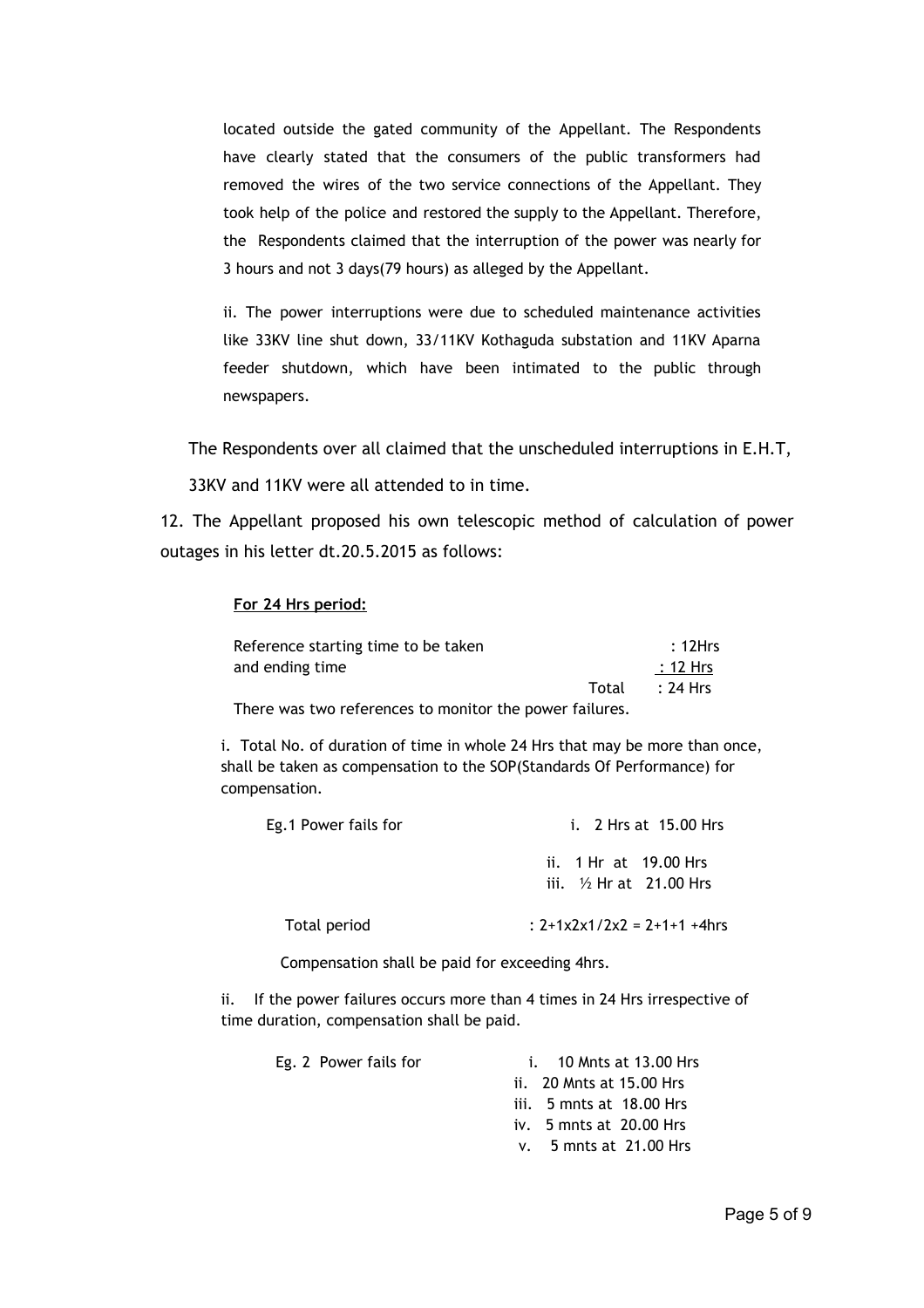Compensation shall be paid for 4 Hrs in view of exceeding 4 times power outages.

13. The Appellant claimed compensation due to frequent power failures resulting in repairs to his electrical goods as collateral damage, while referring to the provisions of the Tariff order. This reference to the Tariff Order is not correct, because the Tariff Order does not mention about compensation for power outages etc. However it is the Regulation 7 of 2004 as amended by the Regulation 9 of 2013 which specifies the Guaranteed Standards oF Performance and Compensation to consumers in case of default, which is applicable to the present issue. The Schedule II to the Regulation specifies the compensation payable to the individual consumers as follows:

# **GUARANTEED STANDARDS OF PERFORMANCE AND COMPENSATION TO CONSUMERS IN CASE OF DEFAULT**

| Service Area                               | <b>Standard</b>         | Compensation payable in case of violation of<br>standard                                           |                                                                                                         |
|--------------------------------------------|-------------------------|----------------------------------------------------------------------------------------------------|---------------------------------------------------------------------------------------------------------|
|                                            |                         | <b>Compensation payable to</b><br>individual consumer if<br>the event affects a single<br>consumer | <b>Compensation payable</b><br>to individual consumer<br>if the event affects more<br>than one consumer |
| <b>Normal Fuse- off</b>                    |                         |                                                                                                    |                                                                                                         |
| Cities and Towns                           | Within 4 working hours  | Rs 50 in each case of<br>default                                                                   | Rs 25 to each consumer<br>affected                                                                      |
| Rural areas                                | Within 12 working hours |                                                                                                    |                                                                                                         |
| <b>Overhead line/cable</b><br>breakdowns   |                         |                                                                                                    |                                                                                                         |
| Cities and Towns                           | Within 6 working hours  | Rs 50 in each case of<br>default                                                                   | Rs 25 to each consumer<br>affected                                                                      |
| Rural areas                                | Within 24 working hours |                                                                                                    |                                                                                                         |
| <b>Underground cable</b><br>breakdown      |                         |                                                                                                    |                                                                                                         |
| <b>Cities and Towns</b>                    | Within 12 working hours | Rs 50 in each case of<br>default                                                                   | Rs 25 to each consumer<br>affected                                                                      |
| Rural areas                                | Within 48 working hours |                                                                                                    |                                                                                                         |
| <b>Distribution</b><br>transformer failure |                         |                                                                                                    |                                                                                                         |
| Cities and Towns                           | Within 24 working hours | Rs 100 in each case of<br>default                                                                  | Rs 50 to each consumer<br>affected                                                                      |
| Rural areas                                | Within 48 working hours |                                                                                                    |                                                                                                         |
| Period of scheduled<br>outage              |                         |                                                                                                    |                                                                                                         |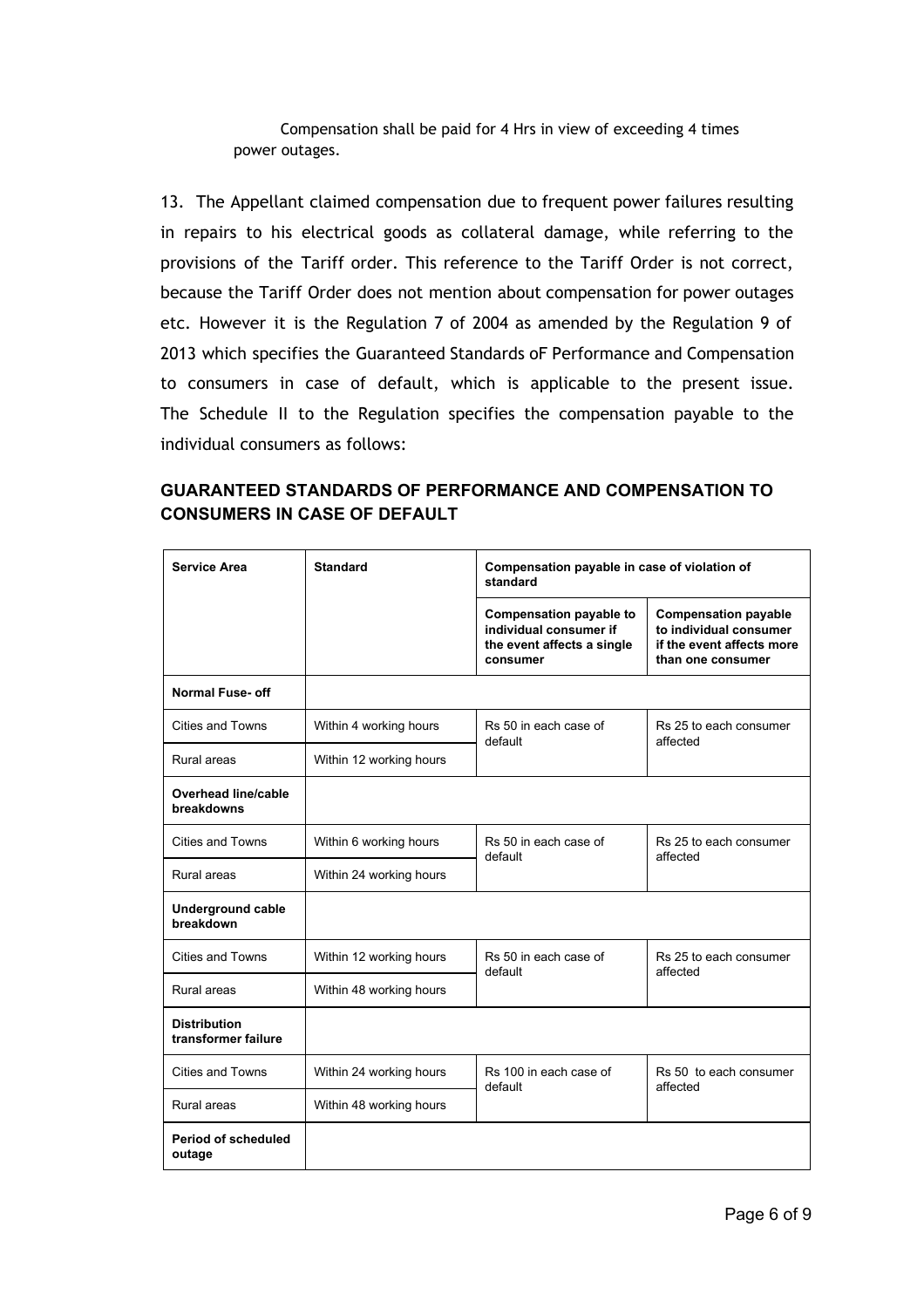| Maximum duration in<br>a single stretch                                     | Not to exceed 122 hours                                                                                                              | Rs 100 in each case of<br>default | Rs 50 to each consumer<br>affected                             |
|-----------------------------------------------------------------------------|--------------------------------------------------------------------------------------------------------------------------------------|-----------------------------------|----------------------------------------------------------------|
| Restoration of supply                                                       | By not later than 6.00 PM                                                                                                            |                                   |                                                                |
| <b>Voltage fluctuations</b>                                                 |                                                                                                                                      |                                   |                                                                |
| <b>No</b><br>expansion/enhancem<br>ent of network<br>involved               | Within 10 days                                                                                                                       | Rs 50 for each day of<br>default  | Rs 25 to each consumer<br>affected for each day of<br>default  |
| Upgradation of<br>distribution system<br>required                           | Within 120 days                                                                                                                      | Rs 100 for each day of<br>default | Rs 50 to each consumer<br>affected for each day of<br>default  |
| Erection of Substation                                                      | Within time period as<br>approved by Commission                                                                                      | Rs 250 for each day of<br>default | Rs 125 to each consumer<br>affected for each day of<br>default |
| <b>Meter complaints</b>                                                     |                                                                                                                                      |                                   |                                                                |
| Inspection and<br>replacement of slow,<br>fast/creeping, stuck-up<br>meters | Inspection within 7 days in<br>towns and cities and within<br>15 days in rural areas and<br>replacement within 15 days<br>thereafter | Rs 50 for each day of<br>default  | Not applicable                                                 |
| Replace burnt meters<br>if cause attributable to<br>Licensee                | Within 7 days                                                                                                                        | Rs 50 for each day of<br>default  | Not applicable                                                 |
| Replace burnt meters<br>if cause attributable to<br>consumer                | Within 7 days of receiving<br>payment from consumer                                                                                  |                                   | Not applicable                                                 |

14. The above schedule of compensation is from Regulation 7 of 2004, which is pre amended table applicable to the present case, registered on 8.8.2013 i.e. prior to the amended Regulation 9 of 2013.

15. Clause 1.5 of the schedule I of Guaranteed Standards of performance (Regulation 7 of 2004) refers to the period of outages : interruption in power supply due to scheduled outages, other than the load shedding, shall be notified by the Licensee at least 24 hours in advance and shall not exceed 12 Hours in a day. In each such event, the Clause says, that the Licensee shall ensure that the supply is restored by not less than 6.00 PM. This Clause makes it clear that any outage which is prearranged and scheduled has to be for not more than 12 Hours in a day and restoration shall not be later than 6.00 P.M of the day.

16. The power outages in the present case was from 10.00 Hours on 13.4.2013 to 17.00 Hrs on 16.4.2013 (79 Hours). It means that there was no power supply continuously due to extension of power supply to M/s Aparna orchids where the LT lines, LT poles and 57 LT meters were dismantled, apart from the addition to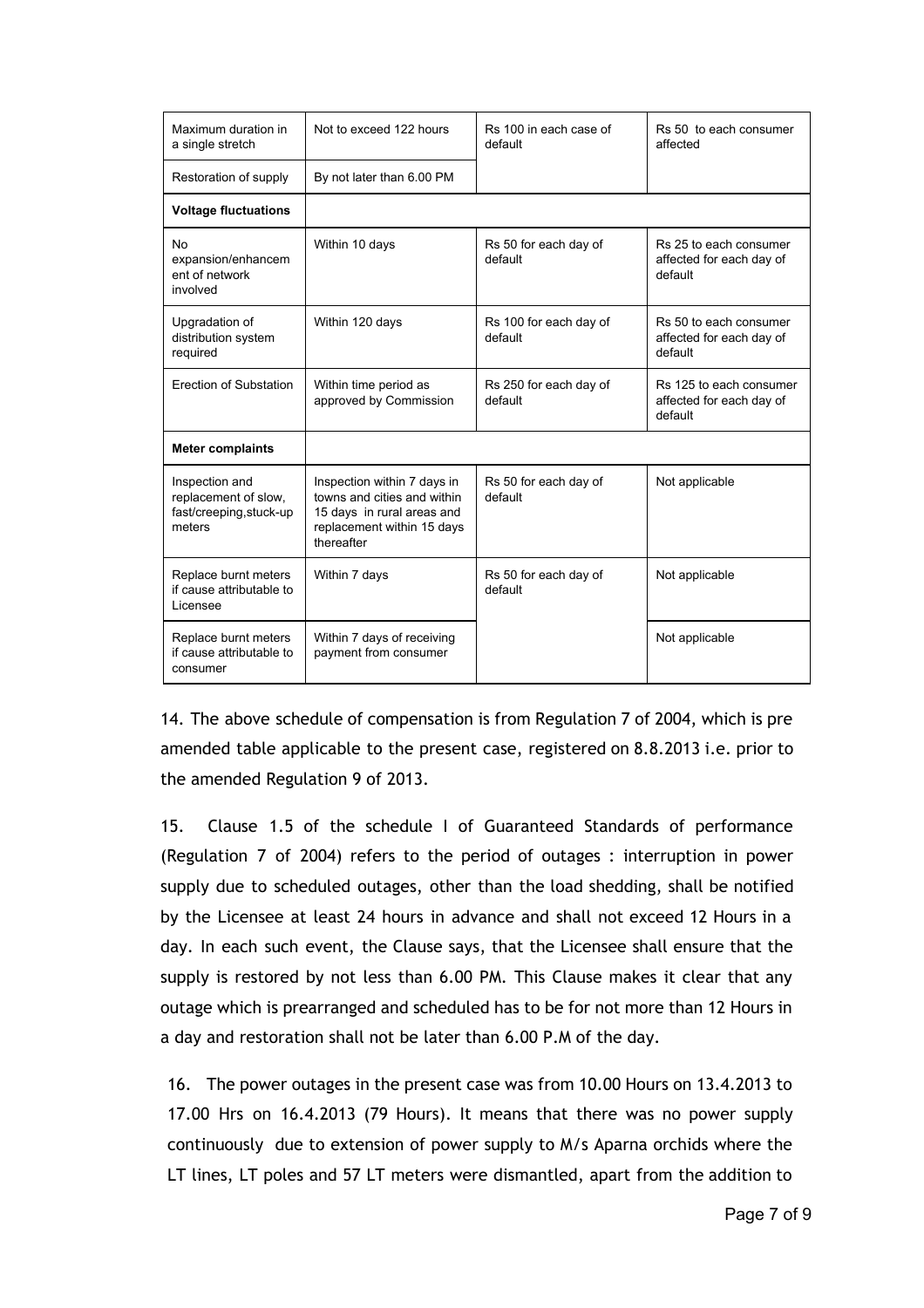the work of restoration of power. This work also involved extension of power supply to the two service connections of the Appellant in the same gated community from the nearby public DTR about which there was also a protest by the nearby consumers of the DTR in the village demanding not to extend power supply to the services of the Appellant and this work was completed, according to the Respondents, with police protection. This explains the difficulty of the Respondents in attending to the work of the Appellant, facing stiff opposition from the consumers of the outside DTR in the village.

17. It is clear that the power outages in the present case had exceeded the prescribed 12 Hours duration which is partially a pre arranged shut down, not involving any break downs. Even though the Respondents gave proper explanation for the outages, the Standards Of Performance have not exempted such explanations. And therefore, the compensation shall be payable as per the Schedule II of the Regulation 7 of 2004 under the caption " period of scheduled outage" @ Rs 100 for each default. It is so because there is no provision for accounting the compensation based on delay in number of days and thus the compensation has to be awarded based on each case of default. Thus the method of calculation of power outages of the Appellant for the purpose of seeking compensation (in para 12 supra) is not correct and tenable.

18. The Appellant registered 6 complaints as mentioned in the table I supra and out of the said complaints, 2 complaints fall within the limit(exemption) covered by Sl.No. 1&2 of Table II supra and in each case of default in the rest, compensation of Rs 100 has to be imposed on the Respondents totalling Rs 400/‐ for each service. For two services, the compensation amount would come to Rs  $400 \times 2$  = Rs 800/-. The Appellant is thus found entitled to compensation of Rs 800/‐ for the power outages suffered by him beyond the permissible limits. This amount has to be adjusted against the future bills of the service connections.

19. The impugned order granting compensation of Rs 500/- is not correct and to that extent, the impugned order is not sustainable. The issues 1 and 2 are answered accordingly.

20. In the result, the Appeal is allowed partly holding:

a. that the Appellant is entitled to compensation of Rs 400/‐ for the service